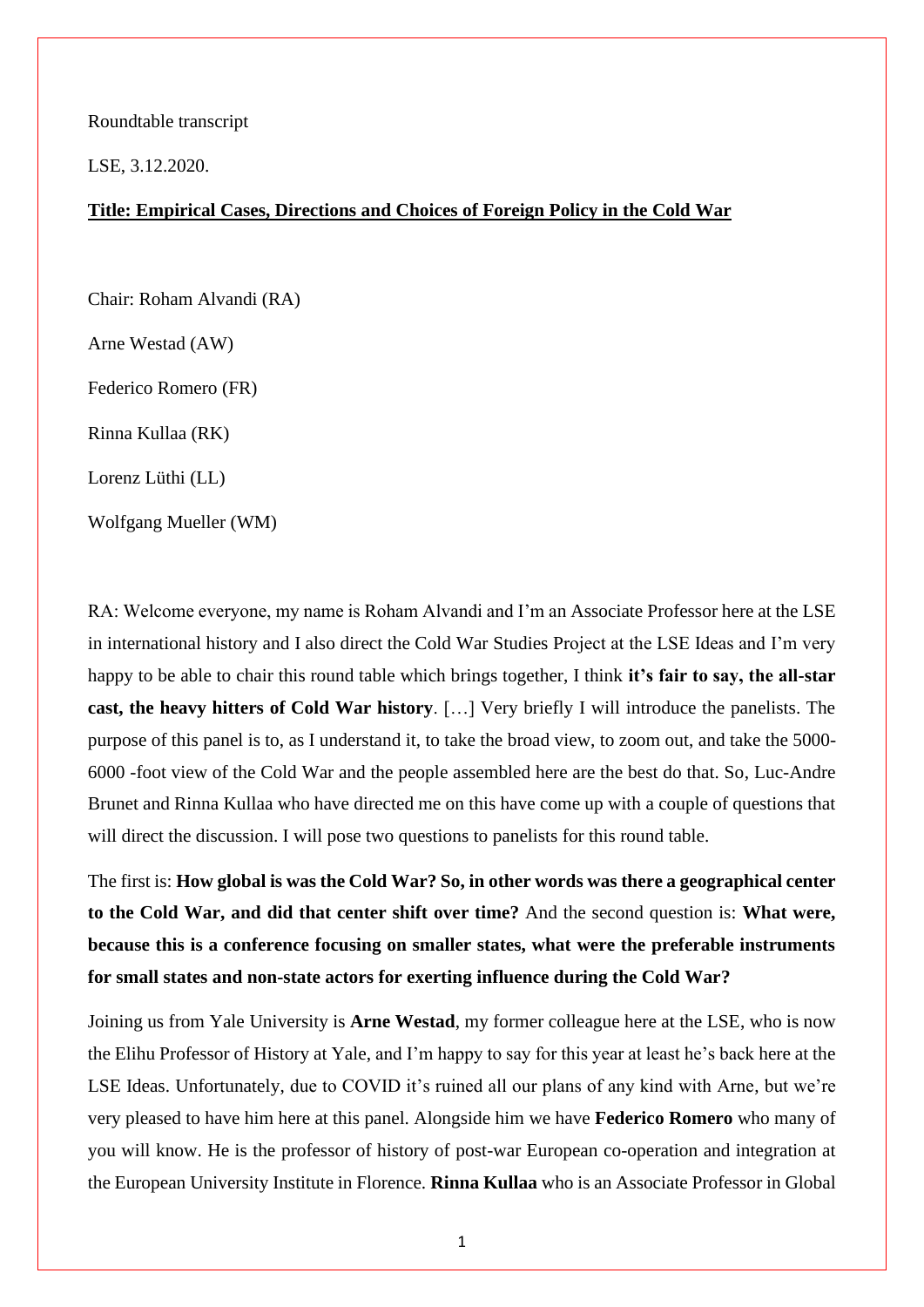History at Tampere University, she works in global history and international relations and EU's foreign and security policy. Joining us from Montreal is **Lorenz Lüthi**, Associate Professor at McGill University, who's just published a magisterial history of the Cold War. And **Wolfgang Mueller** is also joining us from Vienna, he's a professor of Russian history at the University of Vienna and the Deputy Head of the Institute for East European History.

So, this is quite a treat to have all of these scholars with us. I've asked each of them to make a fiveto-seven-minute introductory intervention, and then we will open the discussion up for a more free flowing discussion. If it is all right, can I ask **Arne** you to kick off.

AW: Good to see all of you! Good afternoon to people in Europe and morning to people over here (in the US). It is wonderful to be with a group of old friends. It would have been much more joyous if we could have done this in person but there will be a time hopefully when that will be possible and not in that faraway future as well. I'm just going to be very brief as Roham instructed to begin with today. I think the best way of spending this hour or so is to think about getting a discussion going because these are important questions as I'm sure you will have seen from the rest of the conference as well. I'm going to address very briefly the first of these questions in the opening and get back to some of the rest of it in the discussion. So, how idea of global the cold war was as Roham put it is a very important question. *Not because of a kind of delineation, I mean I think people have to make up their own mind about what makes sense to them as I've argued before in terms of definitions, in terms of periodization, in terms of interpretation – what matters more than other things. I do think it's very important to get to the point where we are able to discuss origins, connections, cohesions beyond the whole war imposed binary*.

*There is a timeline that the conflict in a way created itself and which is set out in the historiography of the Cold War as it was researched and taught, I would say to the middle or the late 1990s. And that was about an origin in Europe in the late 1940s and then a high point in the 50s and 60s of the Cuban Missile Crisis and then a gradual descent to a some kind of normality in terms of interactions, certainly at the state level and the diplomatic level from the 60s and to the end of the Cold War. In 1989 according to some people and in 1991 the collapse of the Soviet Union according to some others. Baked into that discussion is because I challenge with regard to which geographical regions, how global was the Cold War throughout this period. What I've argued in my most recent work of the Cold War, my last work on the Cold War, is that there was a gradual globalization of the*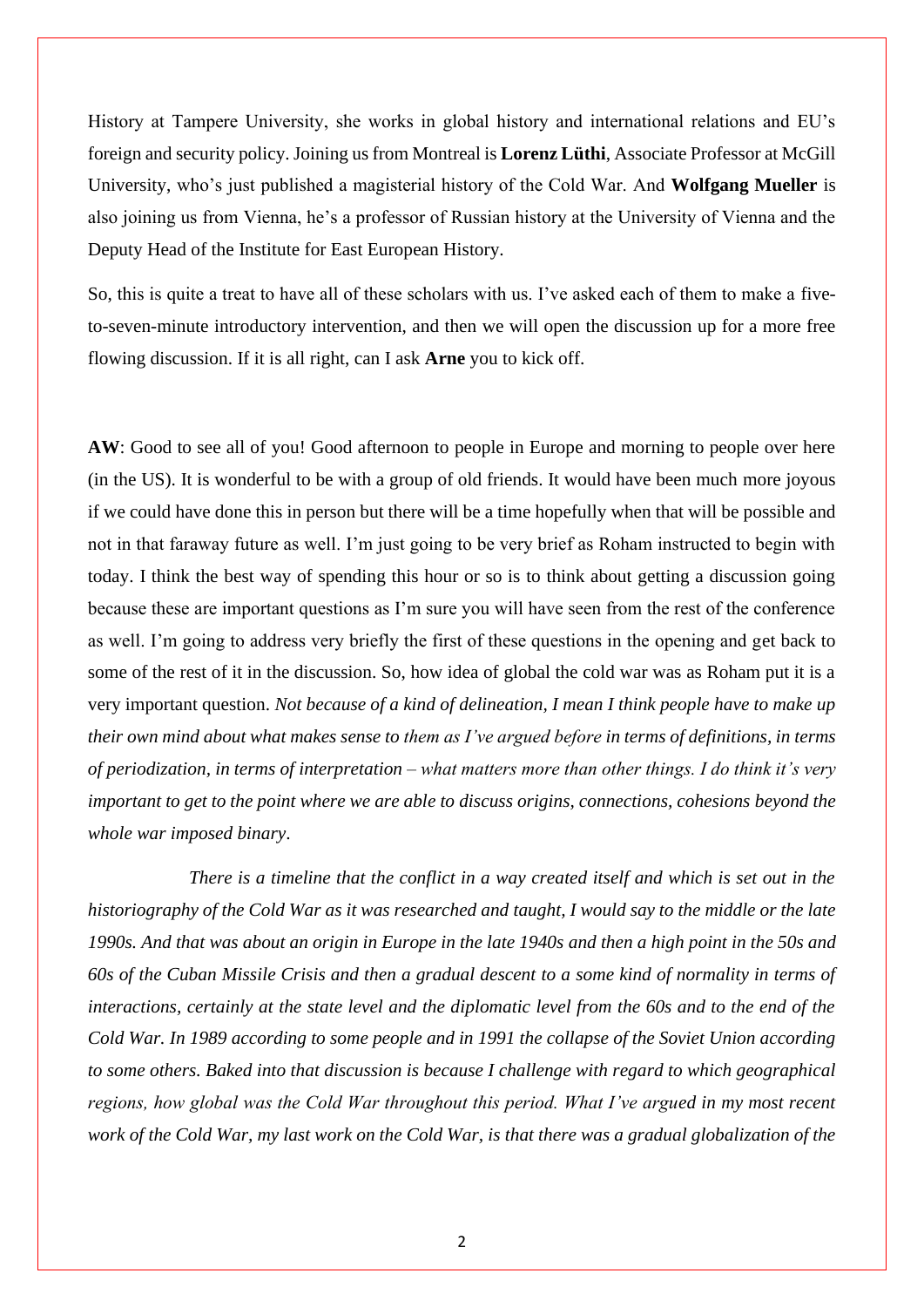*war in ideological terms but also in terms of the connections that were created among social movements and states during the 20th century.* 

*For me in many ways, the chronological aspect of this is more important than the geographical. I think situating the Cold War, the Cold War's origins in a deep ideological conflict that starts in Europe and in North America in the late 19th century and in some ways goes on even today, certainly from the US perspective it can be argued that it does, and then goes on to become an international system in the mid-20th century and then stops being an international system at the end of the Soviet Union. So that's how I see it. It is critical to me to insist on the global aspects of this. So even though there is much to be said, particularly in ideological terms for European origins to the Cold War. I don't think that is how the conflict developed. And part of the reason for that is that I'm very eager to return agency to the anticolonial, anti-imperial space in terms of the development of Cold War ideologies in the early part of the 20th century. I mean Lorenz has shown this brilliantly in his last book, all the contradictions and conflicts and problems that are there analytically with regard to this.* So, as Lorenz quite correctly says *one has to be very careful with subsuming everything else that happens in the 20th century or even the late 20th century.* What is clear to me is that the Cold War influenced a lot of these developments and merged with them. *I don't think for instance that decolonization would have taken place the way it did without the Cold War. It is also quite possible that the Cold War would not have developed the way it did at the state level up to the 1970s and the 1980s if it hadn't been for the rebellion against colonial regimes and the setting up of the postcolonial states.*

That is just an overview of on how I see this. It is complicated, this is not an either-or kind of a question. But I think that in all this complexity it's still worth to look at it, particularly for teaching purposes. *So, that students who haven't experienced the Cold War or the immediate aftermath get an idea of how complex, how problematic these issues were*. *But also, how it was possible for something that is in its essence very negative, as the Cold War was, to spread globally the way it did*. So that's what I have to say as a starting point.

RA: Thank you very much Arne, I think that sets us up very well for the discussion. I think you have touched on all the important things.

I'll move ahead in the same order as I introduced the speakers, so could I ask **Federico Romero** to speak.

**FR**: Well, *I am sort of on the record for writing that the Cold War had and maintained a center of gravity in Europe*, *and I have not changed my ideas in this respect*. *I still think that is relevant. But,*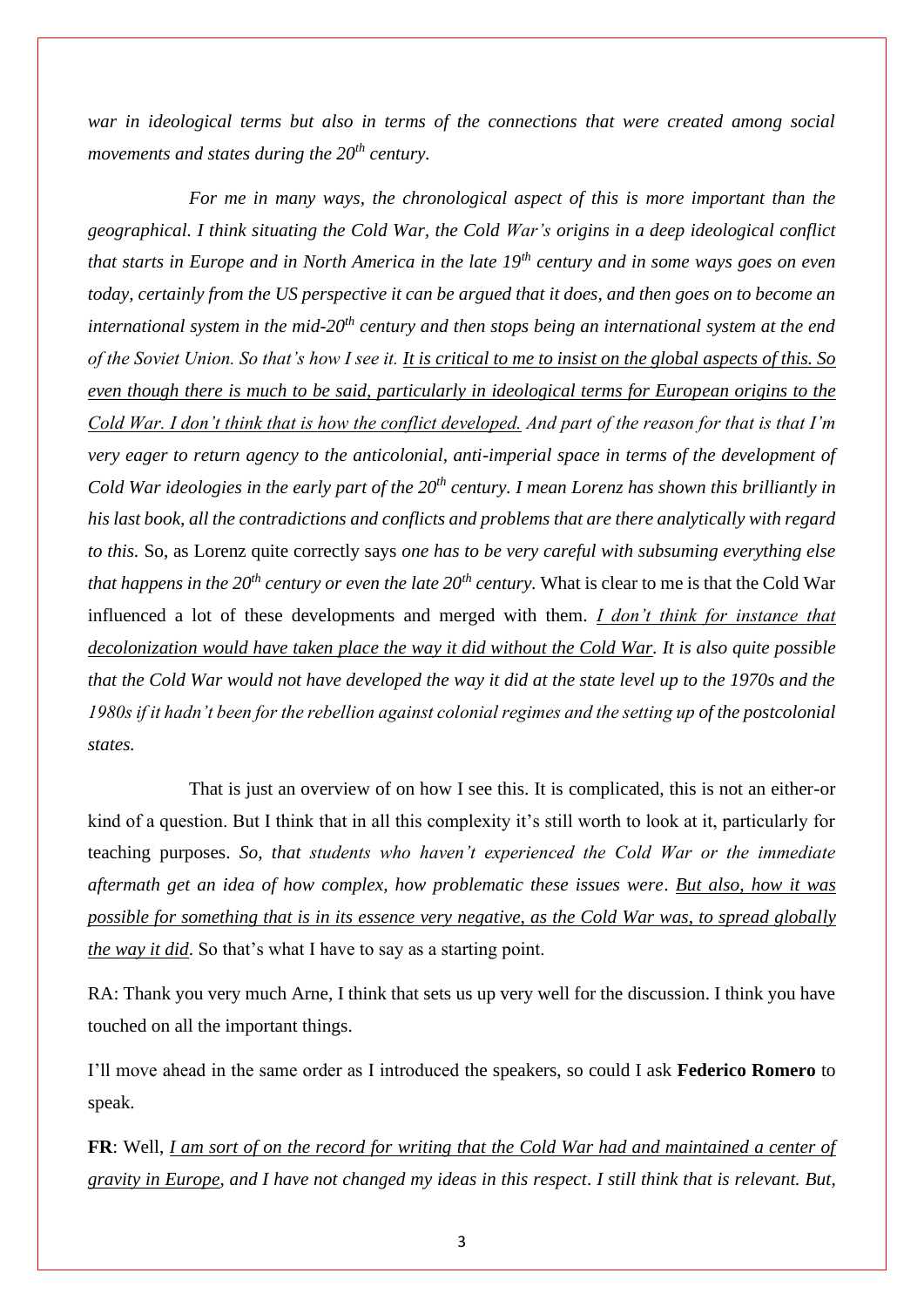*there is no doubt that the Cold War becomes a global phenomenon even though with a both timeline and both geography that is very irregular, fragmented, far from linear*. *I also agree with representation that Lorenz gave in his last book about non-regional conflicts that we might label as Cold War conflicts even though they were rarely called that sort of ebb and flow and eventually are transformed into something that is increasingly difficult to define as Cold War*.

Having said that, I think the global dimension of the Cold War, *it quite depends on how we define the Cold War to begin with*. (a) *Whether we are referring to an international system and therefore a system led by bipolar tension as well as coexistence and arrangement. (b) Whether we define it as a worldview, a representation, in which case the Cold War might be different and assessed differently.* (c) *Whether we look at it as the lens through which governments, diplomats, statesmen, commentators, intellectuals framed their understanding of their world. And in that sense, I think we could also go a bit deeper probably, that would be useful in breaking the assumed symmetry of the bipolar system into an assumption of an equally symmetric world view*.

I think *we have to recall, that the Cold War is essentially an American understanding that of a western understanding of history of that moment; that the Soviets and the socialist world had a notion of a sort of permanent international class struggle which was as an extension curtailed with the notion of the Cold War, and it was inherently different*. So, once we start to differentiate this, it seems to me, that *the issue of the global reach inevitably breaks down into different segments*, *different components that have to be analyzed separately*. Even though, maintaining the notions that *the Cold War obviously had global influences* and was influenced by global phenomenon of the example that **Arne** just made about the process of decolonization and the Cold War, and *the mutual the influences is the main one, but it is not the only one*. And I agree with him on that point entirely.

So, in a way, *the issue is also to separate at least analytically these various grounds*. *We know for instance the big corpus of literature that is constantly expanding about the Latin American Cold War*. *And the Latin American Cold War is not a front of global Cold War ran by the superpowers or by the blocs. It is a Latin American phenomenon*, that is sometimes cold and sometimes not as cold war that interacts with the global Cold War, *but has dynamics of it's own rooted in domestic conflicts even in the level of representations for instance* on the fight around issues of communism and anticommunism as a *domestic or internal or regional dimension that is not entirely coincidental overlapping with the global Cold War*.

So again, *I think we have to get used to specifying which understanding over the Cold War we refer to in our works; Which is the dimension of the Cold War we refer to in our works when*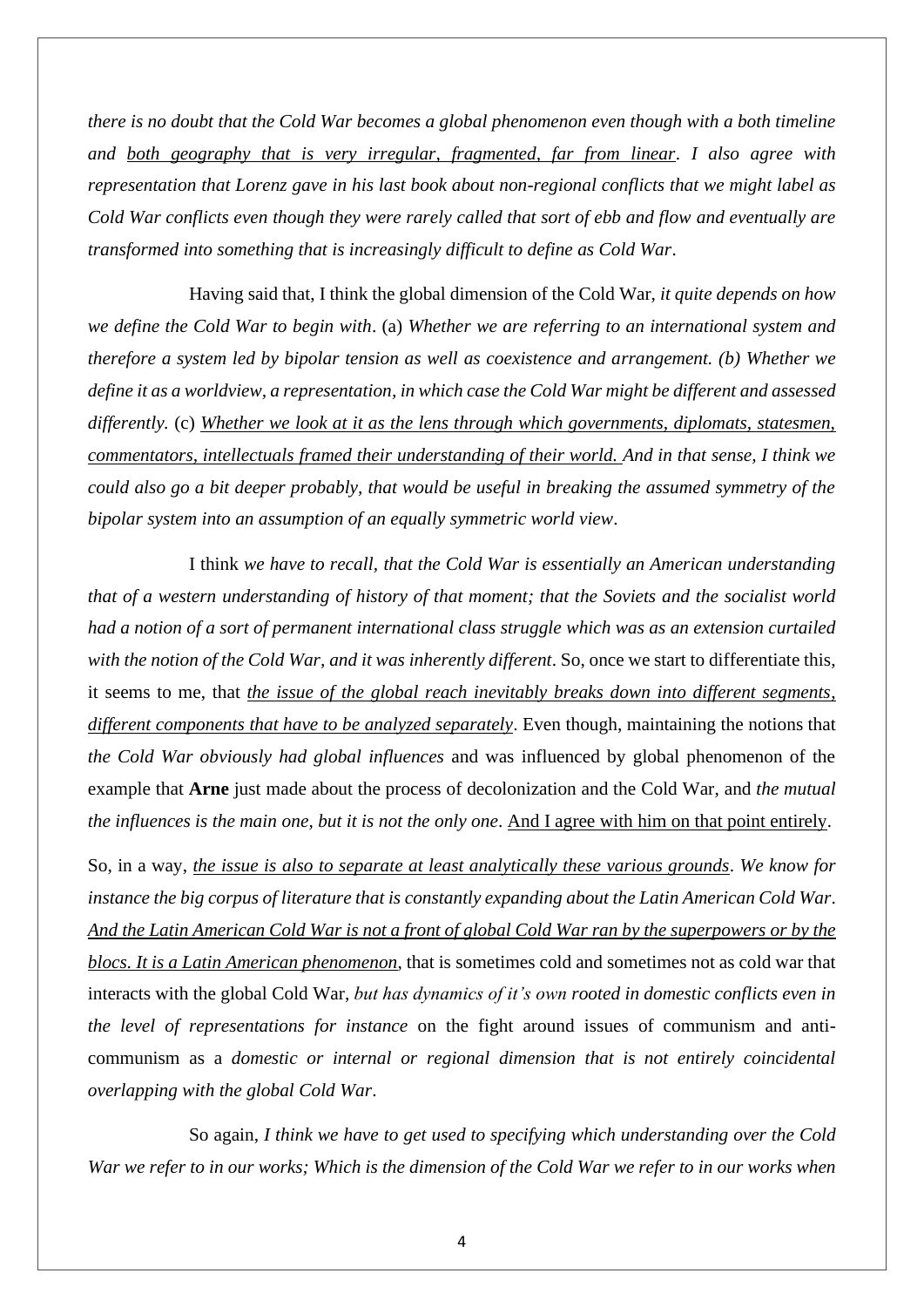*we are speaking about the topic; And how differences affect different theatres of the war in the moment we are examining it*. Considering also the fact even further, a very big complication, a very interesting challenge, but also very big complications is that by globalizing the Cold War both as an international system in its outreach is a way to frame the challenges ahead, and the tension in world politics is a phenomenon that goes together sometimes very closely together, sometimes very loosely together with *the set of phenomena trends that we define as globalization, which are not the same thing with Cold War and the global Cold War*. That is to say, to what extent we come to understand the Cold War as a globalizing in its dynamic also because it goes together with trends towards the globalization of trade, of finance, of cultural exchanges, of exchanges of people that have little to do with the Cold War itself, that are sometimes constrained or propelled by Cold War geographies.

*It's oblivious that the globalization of trade and finance for instance moves, not entirely but largely around the socialist world, rather than through the socialist world, not as intensively as it does on other areas of the world*. But this globalization of trade and financing, banking culture and information etcetera, transform the playfield in which the Cold War takes place and globalizes de facto, even though the origins of the phenomenon, the trends of the phenomenon are entirely different and largely separate from Cold War politics per se but not completely independent again because of the flows of globalization are also channeled by the walls, separations the borders that the Cold War as an international system poses on global society.

So, I think that *the plea at the end is for assuming a more conceptually precise definition of which Cold War we are talking about when we are writing about Cold War* and to derive from that an assessment of whether that type of Cold War, that angle on the Cold War stresses the global, the regional, the local and the mutual influences of these various dimensions. *Otherwise, we maintain a level of generality and vagueness which is not very useful*. It seems to me we were moving towards that through a set of books that were made by as mentioned by Arne and Lorenz, that are probably a milestone in this road towards a better understanding and better definitions but there is a lot more work to be done. *The papers that we heard this morning are pointing in that direction in many interesting ways. There was a paper for instance about relationship between Switzerland and Singapore, where's the Cold War there, but the globalization is definitely there, and somewhat relates also to Cold War politics at a different level.* I'll stop there at the moment.

RA: Thank you very much Federico. I'm amazed how much ground you can cover in such short period, that's very impressive. I will now move on to **Rinna Kullaa**.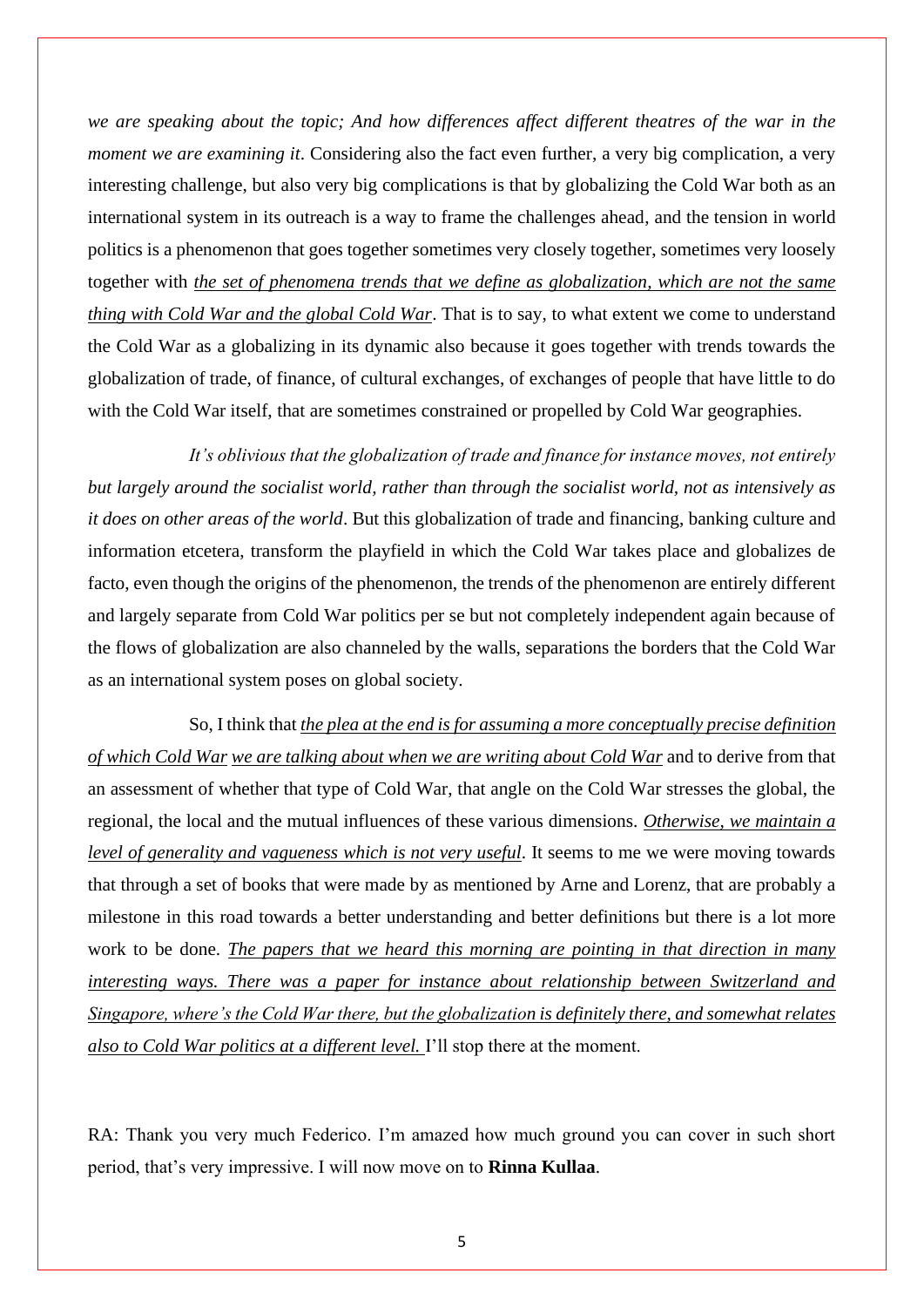**RK**: Thank you Roham. So, maybe I could *dovetail from what Federico said*. If *I could then be very concrete*, I'm from Finland, and *Finland is a state that in the Cold War had at least 860 miles of border with the Soviet Union*. So, in *my classes I almost always ask my students the question: How does the Finnish president wake up every morning?* And the answer is: *he wakes up every morning with this great big border with the Soviet Union*. And after the Cold War our current president Sauli Niinistö still wakes up with this border with Russia every day. And so, *I think that the influence of superpowers in the Cold War and the concreteness of power politics cannot be forgotten by someone who is looking at the conflict from a concrete point of view of Finland or Northern Europe or Scandinavia*. However, our workshop is about alternatives, and *I would like to suggest to the panel an alternative view to think about the centers of the Cold War and the manners how it was global*.

Lately I've been working on a little theory that I have, a hypothesis and I have some documents from the UN archives in Geneva from which my thoughts begun from. *In this hypothesis I have fixated on looking at the Cold War from the years 1959 and 1989*. And in this little theory of mine 1959 chosen because it is the year when the *UN secretary general Dag Hammarskjöld sends a Finnish diplomat, a Finnish economist*, who's based at Geneva for the UN economic commission for Europe. He sends him *to Laos to do and invent development politics*. *He also picks some other scientists, sociologists, for example Gunnar Myrdal, he sends them to different missions. And so, my geographic center for the year 1959, for the Cold War in the Scandinavian perspective could be this global network, that these people are from Northern Europe but they are also engaged in UN institutions in New York and Geneva,* and *they are a different group of actors, kind of an network*. *All of them are kind of an elite*, *the sons of the elite*, but not from the big political parties in Scandinavia, and *in fact they are not politicians*. *They are economists and sociologists and compose an alternative vision in Cold War and development politics*. Under Hammarskjöld they are sent to start and establish different UN missions that have to do with decolonization. And in this model of mine, *I experiment and think about the Cold War as a conflict and a place where also ideas and influences travelled. Like in a network that is not so stable*. I *think about the travel of knowledge*, and *that kind of moment in the Cold War*. *That is a particularly Scandinavian perspective*, *but it is a moment in history where the UN secretary general literally forces some of these Nordic sociologists and economists to conduct world politics*, whether they want to or not. Sakari Tuomioja who is sent from Geneva does not particularly want to go to Laos. Not because he's not a worldly man, but he does not see how to direct both at the same time, the UN economic commission group in Geneva from Laos in 1959, he does not see it as possible. And Hammarskjöld forces him to.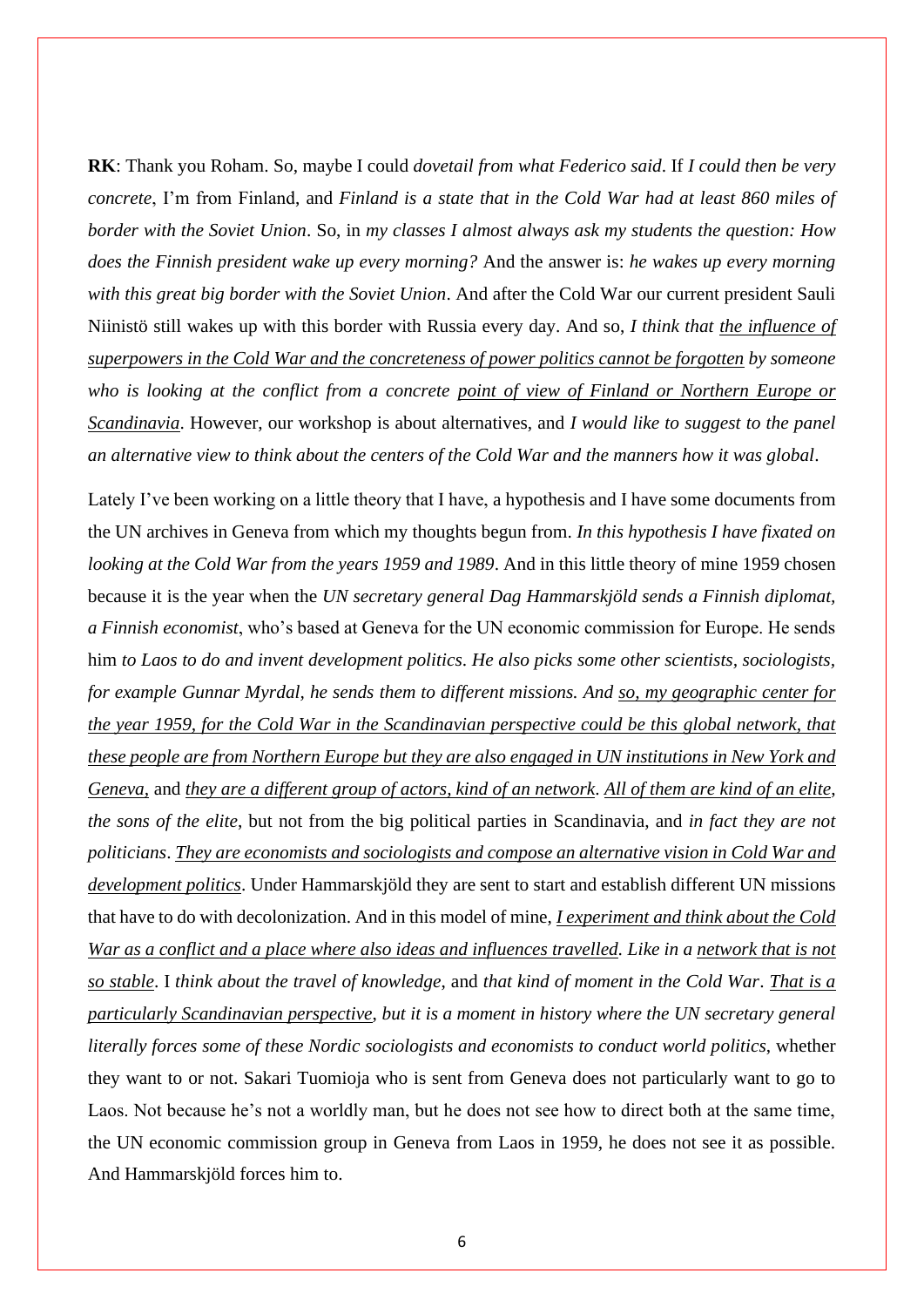That's one of the network moments of the Cold War, *whereas then I think in 1989 for me the center of the Cold War, in the 1980s actually, after 1985, absolutely shifts to Eastern Europe and to Moscow.* That's *where* to me the decisions are made to dismantle. I often think about my classroom for example for this week I talked in my classroom about Russia in the Middle East, about the fact that how phenomenal it was, the way that the Soviet Union dissolved without spreading nuclear weapons. This way it was controlled, it was not a failure necessarily. You don't have to look at it as a failure, you can see it as a controlled process. And this is not to deny great power politics or influences, *I just think that the way we define the Cold War, and how we should define it depends on the shifting perspective on where you are looking at it from*. And some of the other perspectives might be interesting, I mean Arne is from Norway, and I am from Finland, and both of our states have a particular relationship to Sweden as a neighboring country. So, it creates a different kind of view, let's put it that way. In any case, I won't talk any longer than that.

That's my little theory or answer on how I would answer these questions. And I just also wanted to bring up the 1980s because as Arne said most of our students today don't know the Cold War. I of course remember it, I was a child, I had been to Moscow, I had been to Cuba in 1987 and I have a very vivid memory of that. And I have found out this week in my classroom that most of my students interpret the 1980s as a very bleak era. But, I have to say I don't really remember it as sad, I remember the airplanes, I remember how the Soviet Union smelled terrible because of some detergent for example, and that there were often no vegetables. But even the negative aspects do not make me remember it as a very negative era to me. Afterall then, I didn't know anything that could be so much better. I remember my parents thinking about, not spitefully about the Soviet Union, but thinking about that life without freedom is very sad. And I agree with Arne, that at least in my work *I should try to transmit these pictures (of the 1980s) to the students so they could better understand at least that I had that experience of the era. It sometimes looked and felt quite different that it seems on paper on decisions of power politics.* Thank you so much.

RA: Thank you so much Rinna. *I still remember the first year when I was teaching when I didn't have a single student who weren't born during the Cold War, it was an absolutely terrifying moment there*. So, let us now move to **Lorenz Lüthi** please.

**LL**: Well, thank you for inviting me, welcome to everybody. I am also a child of the Cold War, I grew up in Switzerland in the 70s and the 80s, so of course I have my own memories, actually bleak.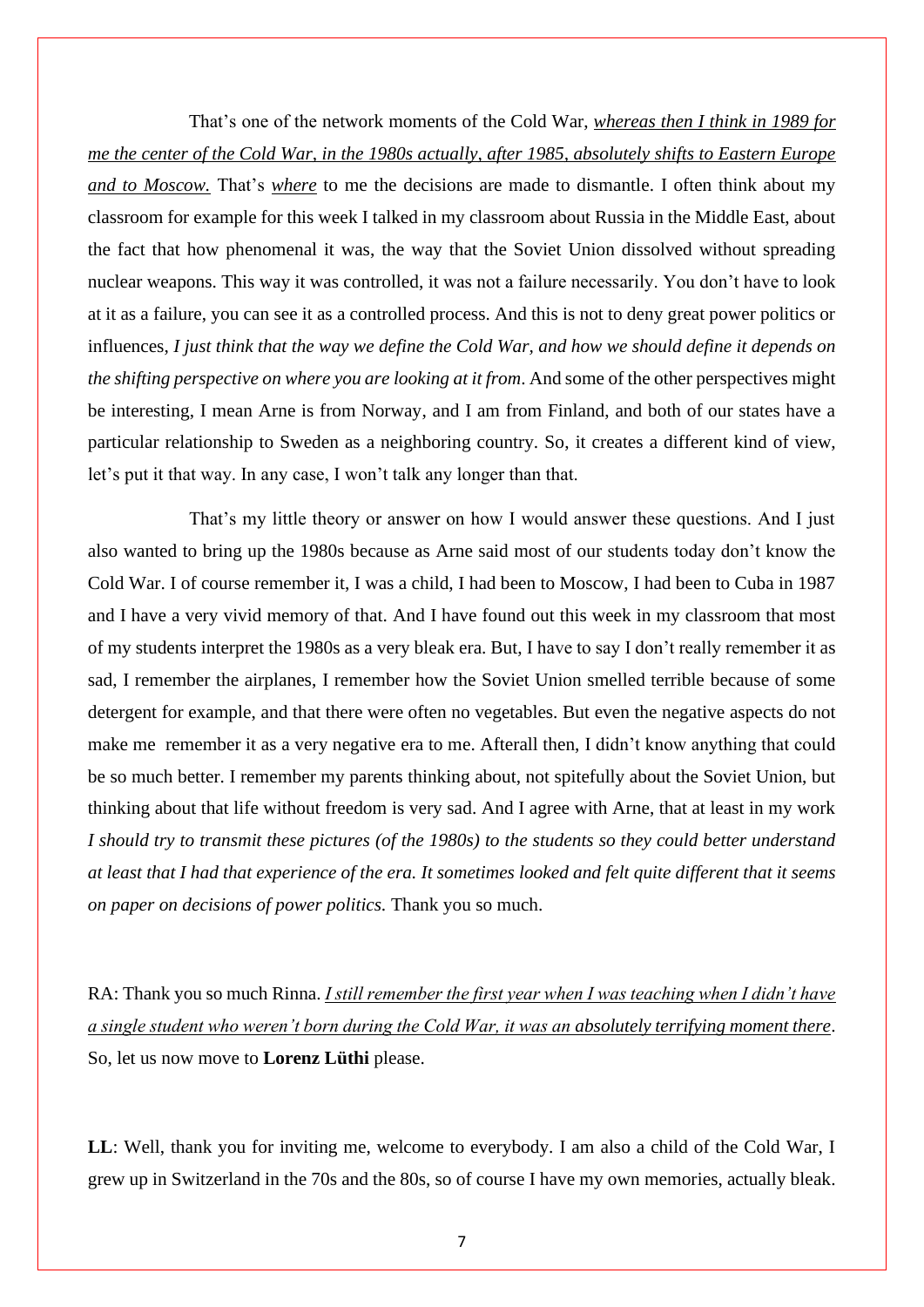I grew up in a part of the family branch who speaks Germany so there was some bleakness there, but it was Switzerland, it was a safe place.

Let me just return to *the question on how global was the Cold War and the question of the center*. *I repeat what Arne and Federico have said*, *I don't think the Cold War is the only paradigm to explain 20th century international affairs. Nation-state building, economic globalization mostly in the 1970s, mostly financial I think, technological revolutions of course since the 1970s.* If we define Cold War as a conflict pitting communism against capitalism and the basic symbol is the Soviet Union against the United States. Then we can talk about *a kind of geographical expansion of the Cold War until I would say the late 60s maybe the early 70s*. *The story would be that in the late 40s the Cold War would be confined into Europe and East Asia, maybe into Iran and Turkey, the Korean War, the nature impact on globalization along the periphery of the Asian continent in the 1950s*. *Decolonization brought Africa into the picture, Latin America in the 1960s as Latin American developments baked in to the 19th century start to interject in this action, the global Cold War*.

*I would probably think that 1970, the period around the 70s, as sort of the high point of geographic extension*. *The retreat from the Middle East and East Asia in the 1970s and then a powerless collapse of the Cold War in the 80s, that's the story I want to tell. However, we should keep in mind the intensity of the Cold War is really different in different regions*. In some regions, it is extremely intense and in others it's barely there. *People in India might have experienced the Cold War fundamentally different from people in East Berlin*, we have to keep that in mind. If you talk about centers, it depends on how you define what the center is of course. Well, it depends on how we define the Cold War. We have talked about *if you define it as a revolution, a challenge against the existing world system, then I would say the center, those places of ideological conflict are the most intense. It would be definitely East Asia, China, Vietnam since actually the 1920s, really actually the Chinese Civil War is the first Cold War conflict and it starts in the late 1920s*. But also, there's also Cuba, that's not out of our depth in my mind, then it reaches from these regions to the rest of the world. The rest of the world really are secondary theatres, they derive their importance from these centers.

*How do smaller states interact is a topic of this conference*, I think is varies on strategies, the geography of these smaller actors, if they are on the frontlines, *they have various instruments to blackmail their superpower hegemons.* In other cases *they can use ideological radicalism*, Chinese Communism, Maoism, think also of certain of the Palestinians. They can use peace diplomacy for example, Algeria did this until 1962, the Vietnamese after 1968, *this is often used to hide a revolutionary agenda*. *Or they can use collaboration*, there are couple of papers in this conference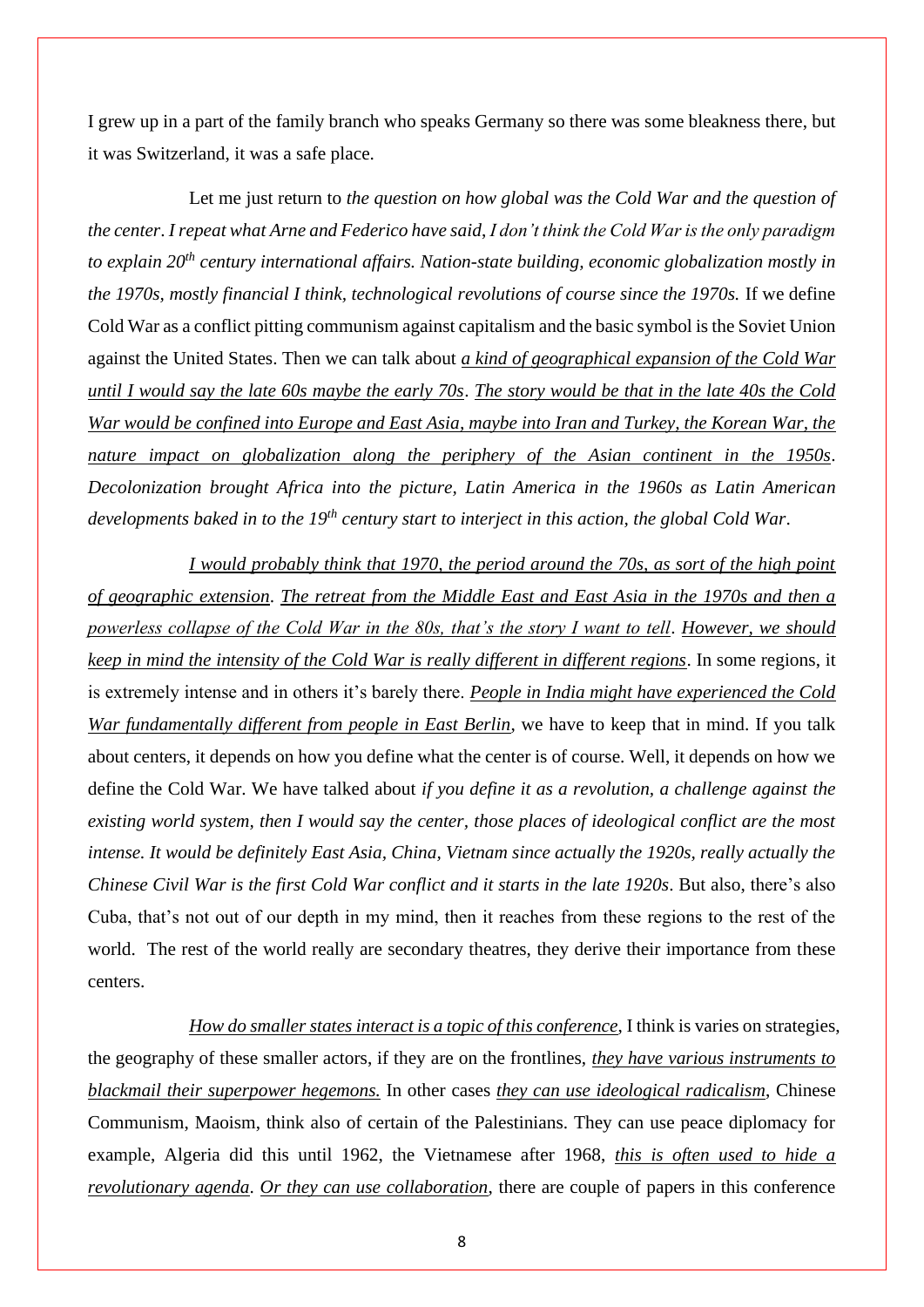that actually talk about that. But let's think about that systematically also, *you have the Non-aligned Movement, tricontinentalism, various forms of Pan-Islamism, Pan-Arabism, the European Communities* that co-operated very closely during these CSCE processes. *They were central to bringing human rights agenda to these actors in these conferences, the big legacy of the CSCE*. This collaborative project really, we should look at them much more closely. How they would interact with each other, we have to explore actually these non-superpower actors much better. *We are still much too focused on the big powers at the moment. I think the agenda for future generations of Cold War historians is to look at the smaller powers, the often have this proportional influence of the cause of the Cold War.* I think that is what I wanted to say today.

RA: Thank you very much Lorenz. I wholeheartedly agree with you, we have discussed this in other forms as well. We can come back to this maybe, so. Can I now invite **Wolfgang Muell**er to join our conversation from Vienna.

WM: Thank you very much and thanks to all of you for these wonderful statements. I think I agree with most of what has been said. My impression from teaching the Cold War in universities and also from reading the current production of Cold War research, it leads to two conclusions. *The first is that many members of the younger generations of students tend to see the Cold War today as a game of either of two equally selfish superpowers, that had nothing to do with smaller states and nothing to do with the world in general or on the other hand some see the Cold War as a historic period like any others, so as some sort of a framework and from which anything and any development of international relations can be subsumed*, I think what has been already touched upon by Federico. So I think that the question of how global the Cold War and why it was global is particularly important and *most of us will agree that it potentially viable conflict from the Bolsheviks rise to power in 1917 and a conflict that became truly global from the 1950s as Arne and his wonderful work and also most recently Lorenz reminded us*.

*Why is the Cold War global? I think that relates first to its content, it is the depreciation of the existing international order, of the existing political order by the Bolshevik regime in Soviet Russia*. So, it is the claim to undo whatever is there what makes the Cold War ideologically a global phenomenon from it's very beginning. And the second reason why it becomes global and *why it's potentially global from the beginning also has something to do with actors. It's no small state that claims to undo the international order, it is 15 % of the global land mass as Soviet propaganda consistently reminded us, 1/6th of the earth.* And on the other end when *we look at the main opponent after World War 2 it's also not some state or another, it's the leading nuclear power and the country that produces about 40 % of the global industrial production of the world*. So already from these two parameters, the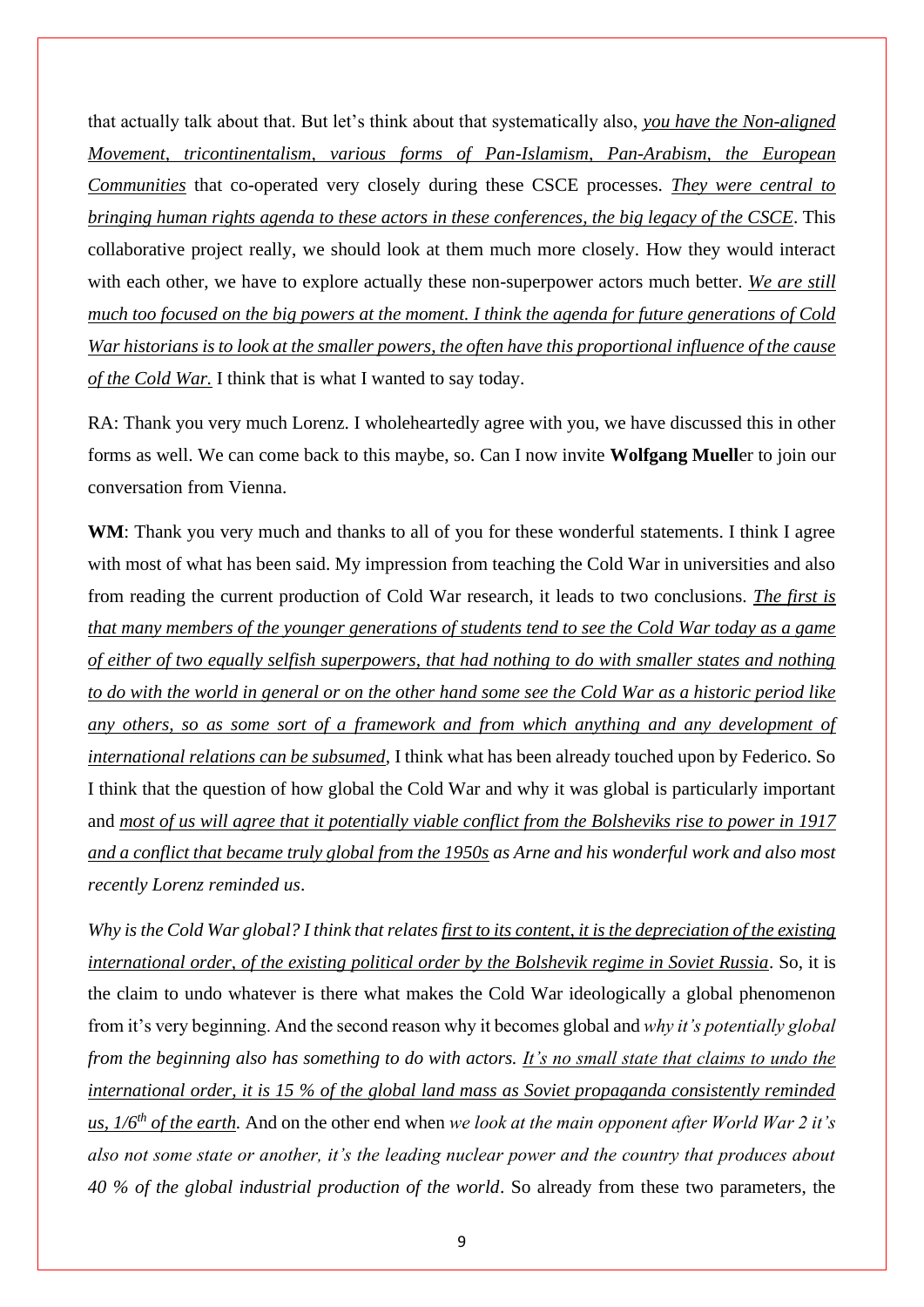content on other hand the actors on the other, *it becomes clear that the conflict is potentially global from the beginning, so right on from 1917 and then becomes global from the 1950s onward*. Then it shifts, I think what has been beautifully elaborated by Arne and by Lorenz and I'm also very much with what Rinna and Federico have said in that regard. What I want to say perhaps *in addition is that we need to keep in mind the role of Soviet Russia and the USSR*. As I tried to explain, *I think it's the USSR that becomes the geographic point origin of the Cold War, it's the epicenter of the Cold War*. So, *I think it would make sense to look at the Cold War also through the prism of the ability of Soviet Russia and the USSR to project power globally*.

And there we see that how far the Bolsheviks are able to project their power, that far the Cold War goes, or there the Cold War emerges. *And I'm very much with what Lorenz said in regards the Chinese Civil War, but then we also need to think about the Russian Civil War. So we are back into Russia again, and then we move into Mongolia, then we move after World War 2 into Eastern Europe and into the Balkans, then we move into Korea and so on. Wherever the USSR is able*  to project it's power, there very quickly the Cold War follows. We see this from the 1950s and the *1960s onwards. Then we have Cuba then we have the Kongo and you name it all in Vietnam and so forth*. It would make sense to see it through that prism, so whenever I write a book about the Cold War that would be my main argument.

*Just two sentences about smaller states, and here I also agree with what Lorenz and Rinna and Federico have said*. I think we need to *first define a basic difference, and this is a small state a part of a larger, either an alliance or that is ready to ally itself with one of the superpowers, then this small state can very quickly become a new hotspot by making a superpower send weapons and to get involved and so on*. *If it's a small state that has made the decision to stay independent, then it looks entirely different and then we very often witness strategies of raising or upgrading the visibility of this particular, very often neutral state through good offices, diplomacy, cultural self-depiction and other non-violent means*. But this is certainly no rule and for non-state actors, we have not talked very much about them, although they were also covered by one of the questions. For non-state actors I think we should also have to look at them separately because they behave differently. Thank you I leave it with that.

RA: Thank you very much Wolfgang. So we have about 10 minutes or so left, and we have a question from Hugh Dawson on Sukarno in Indonesia and how important sidelining of Sukarno and the mass killing that followed were. But, if I could use that question as a sort of starting off point, can I ask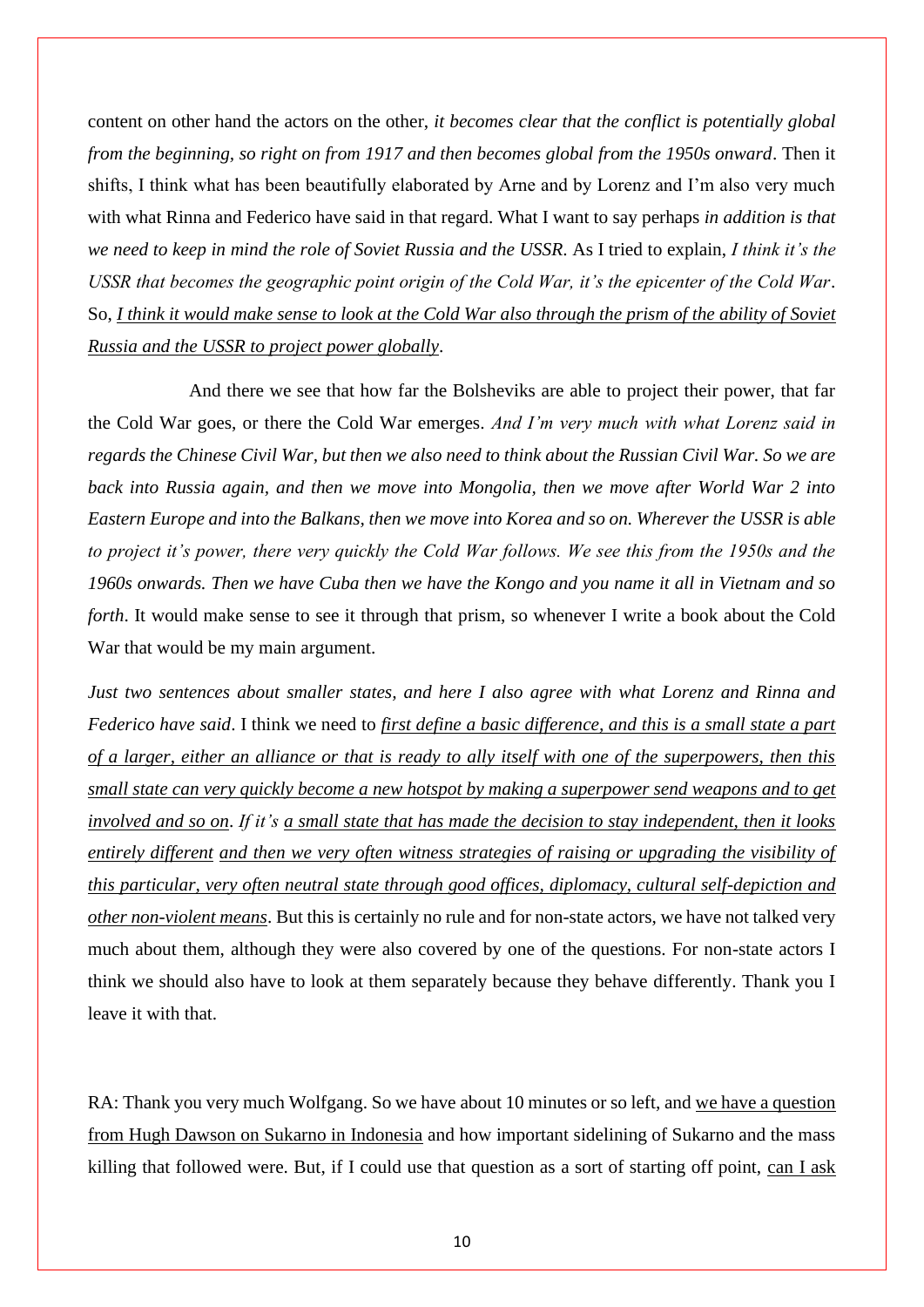any of you to reflect on how does the periodization of the Cold War change if we look at it as a truly global conflict and not just as a US-Soviet confrontation in Europe? What are the crucial moments or the turning points like for example the fall of Sukarno that you would point to and say look, that's where future historians should look. I personally think that 1979, from my own biases and there are a lot of books that have come out looking at 1979 for a variety of reasons. But I'm just curious, are there in the course of your work, is there a new periodization of the Cold War that you think we should look at if we look at the Cold War globally?

**RK**: *Well, my periodization starts from later, from 1959 and into the 60s, because I think of the Cold War sometimes from a more of a transformation perspective, a longer period of decolonization and like this*. But on the other hand then in my classroom I have found that after I've started adding the Arab Spring, *the Lebanese Civil War, the focus on the Levant has also shifted to the years of the Lebanese Civil War for a different rationality*, because I think the whole Levant becomes the spotlight.

**AW**: *I agree with that. I think it is important that when you teach this stuff to get students to realize that chronology, whatever way you set it up, is intimately connected to interpretation. What you want to say defines which years you highlight. It's certainly been the way for me. As I argued back on the global Cold War, Indonesia is very important, it's important in a regional setting obliviously, but it's also important as it has been pointed out recently in a global setting in a sense that it starts the period of very severe setbacks for what you could call the Third Wordist -approach to dealing with global Cold War problems*.

*So, some of you will remember the way I define this is by looking at Third Wordism as a relatively brief high point that broke from the Bandung in the mid-1950s and up to the Indonesian coup and the massacres that followed. It does not end there, it has an afterlife as you all know that goes on, and maybe here a post-Cold War transformation as well in terms of global south connections. But that's the high point, you know my conclusion on why that is the case are the forces that are put in against that project. I mean mainly by the United States and its allies. But also the difficulties that the Soviet Union and its allies with accepting something, this goes back to Rinna's point actually, that could be an alternative way outside of Cold War dichotomies*. *You know to look at some of this. This goes on to some of the discussion we've been having already, I mean in terms of dualism and bipolarities. So I agree that one has to be very careful with putting those at the center, and in a way the last book I did on this was a way to break old doctrines and framework. But one also must be very careful with underestimating the need that so many people felt across the globe of breaking out from*